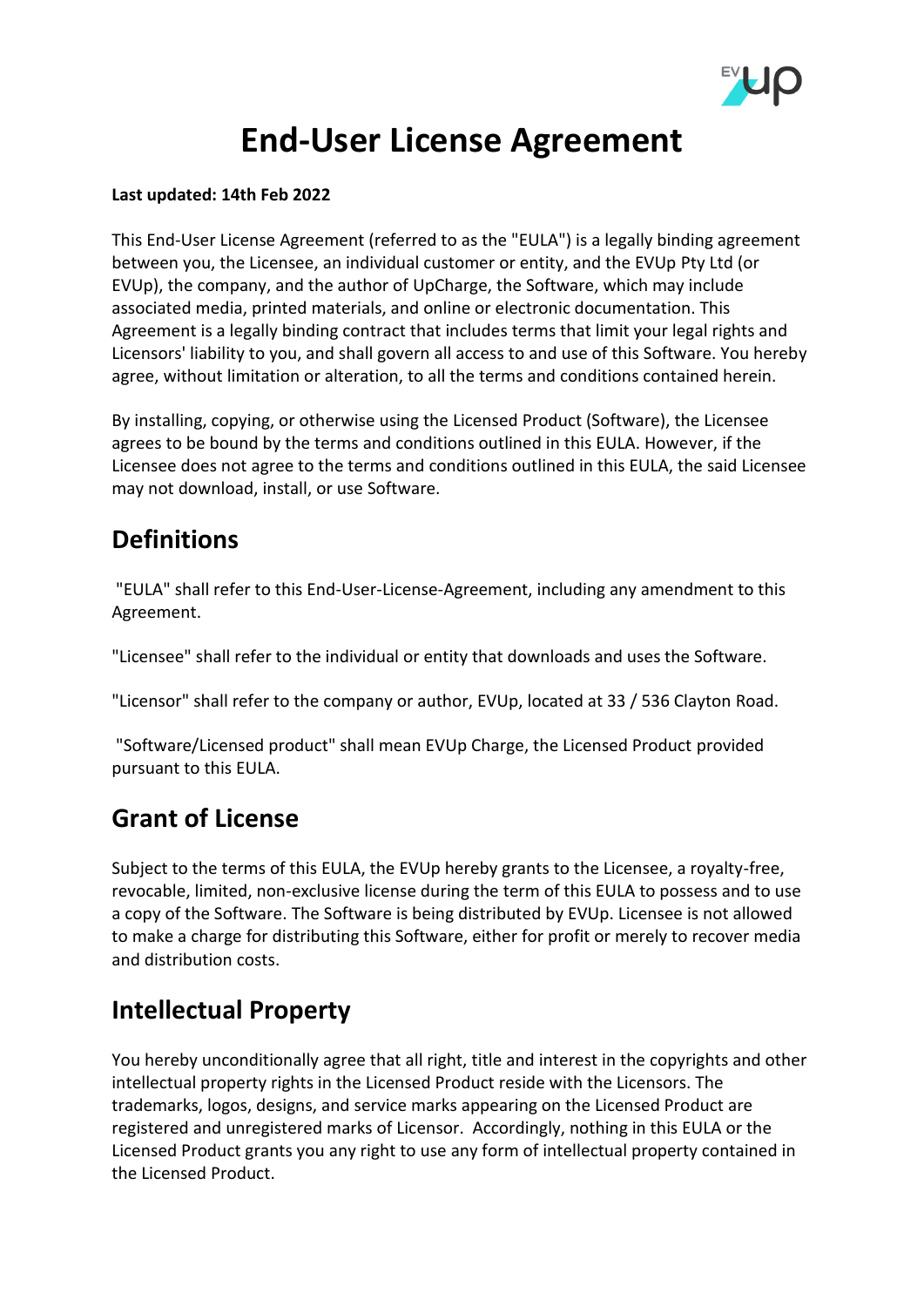

Therefore, all rights, titles, interests, and copyrights in and/or to the Software, including but not limited to all images, graphics, animations, audio, video, music, text, data, code, algorithm, and information, are owned by the Licensor. Accordingly, the Software is protected by all applicable copyright laws and international treaties, and the Licensee is expected to use the Software concerning all intellectual property contained therein, except as otherwise provided for in this EULA.

## **Description of Rights and Limitations**

**Installation and Use**: Licensee may install and use the Software on a shared computer or concurrently on different computers, and make multiple back-up copies of the Software, solely for Licensee's use within Licensee's business or personal use.

**Reproduction and Distribution**: Licensee may not duplicate or re-distribute copies of the Software, without the Licensors express written permission.

**Licensee Limitation**: The Licensee may not:

- 1. Use the Licensed Product for any purpose other than personal and non-commercial purposes;
- 2. Use the Licensed Product for any illegal or unlawful purpose;
- 3. Gather factual content or any other portion of the Licensed product by any automated means, including but not limited to database scraping or screen scraping; or
- 4. Reverse engineer, decompile, or disassemble Software, except and only to the extent that such activity is expressly permitted by applicable law notwithstanding the limitation.

## **Update and Maintenance**

EVUp shall provide updates and maintenance on a weekly basis or as-needed basis.

# **Support**

EVUp has no obligation to Software support, or to continue providing or updating any of the Software.

# **General Provisions**

#### **Termination**

In the event of termination, all licenses provided under this EULA shall immediately terminate, and you agree to discontinue accessing or attempting to access this Licensed product.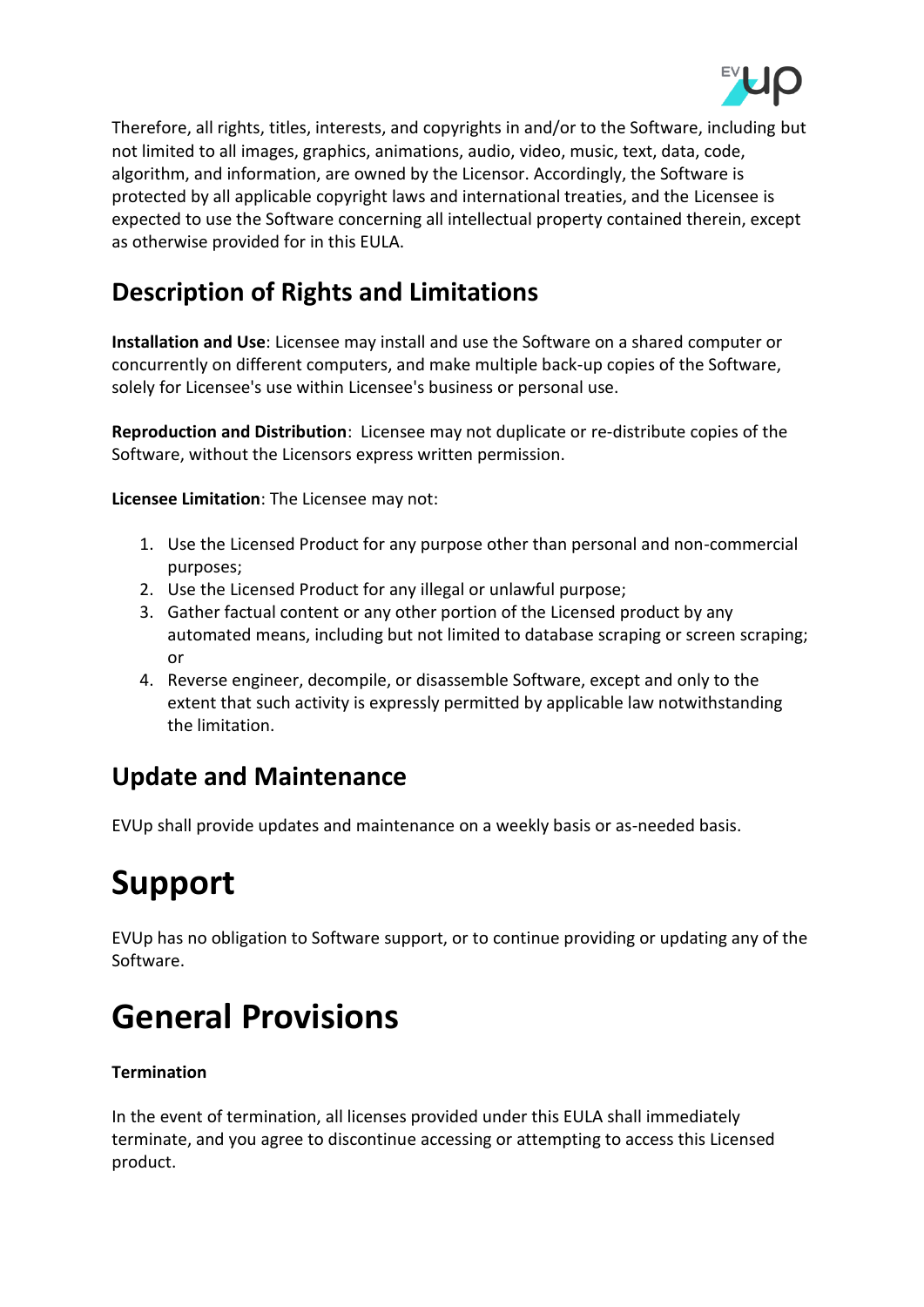

Accordingly, this EULA may be:

- 1. Automatically terminated if the Licensee fails to comply with any of the terms and conditions under this EULA;
- 2. Terminated by EVUp; or
- 3. Terminated by the Licensee.

Either EVUp or the Licensee may terminate this EULA immediately upon written notice to the other party, including but not limited to electronic mail.

#### Non-Transferability

The Licensee has the option to permanently transfer all rights under this Agreement, provided the recipient agrees to the terms of this EULA. Accordingly, this EULA is not assignable or transferable by the Licensee without the prior written consent of EVUp; and any attempt to do so shall be void.

#### **Notice**

Any notice, report, approval or consent required under this EULA shall be in writing and deemed to have been duly given if delivered by recorded delivery to the respective addresses of the parties.

#### **Integration**

Both parties hereby agree that this EULA is the entire and exclusive statement and legal acknowledgement of the mutual understanding of the parties and supersedes and cancels any previous written and oral agreement and/or communication relating to the subject matter of this EULA.

#### **Severability**

No delay or failure to exercise, on the part of either party, any privilege, power or rights under this EULA shall operate as a waiver of any of the terms and provisions of this EULA. Accordingly, no single or partial exercise of any right under this Agreement shall preclude further exercise of any other right under this EULA. Suppose any of the outlined provisions of this EULA is deemed to be unenforceable or invalid in whole or in part by a court of competent jurisdiction. In that case, such provision shall be limited to the minimum extent necessary for this EULA to remain in full force and effect and enforceable. The remaining provisions of this Agreement shall not be rendered unenforceable or invalid. They shall continue to be enforceable and valid in isolation of the unenforceable and invalid provisions of this EULA.

#### **Warranty and Disclaimer**

EVUp, and author of this Software, expressly disclaim any warranty for the EVUp Charge. The Licensed Product and all applicable documentation is provided as-is, without warranty